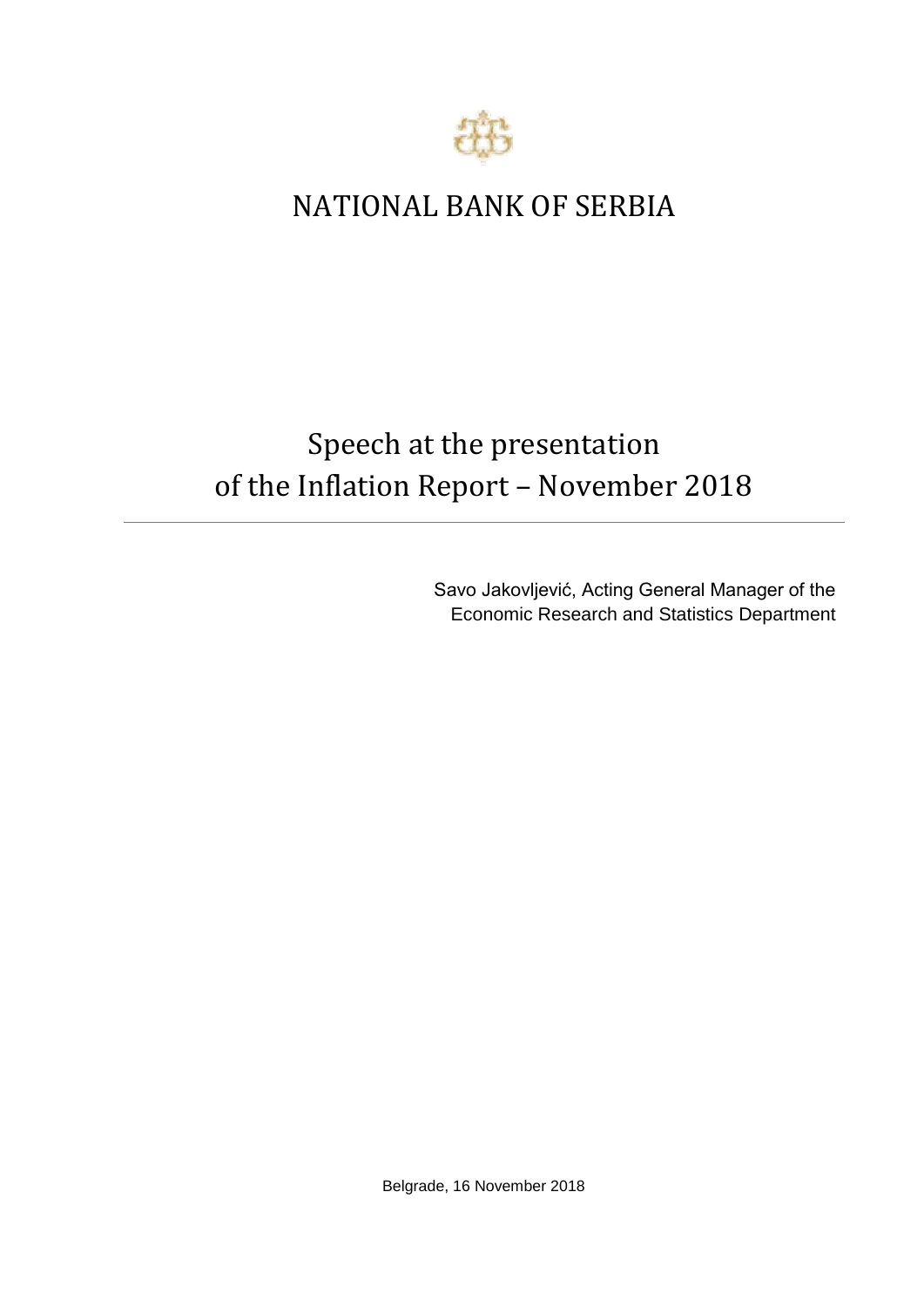Let us now give a brief overview of current macroeconomic developments, our new projections of inflation and economic activity, and monetary policy decisions.

It is worth highlighting at the beginning that the NBS **has again revised up its GDP growth forecast for this year, to 4.2% (from 4.0%).** The main reason behind this upward revision is the materialisation of the upside risks that were identified in the August *Inflation Report* – faster growth of construction and agriculture from the start of the year, on the production side, and of investment, on the expenditure side. We kept the growth forecast for 2019 unchanged (at 3.5%), keeping in mind the high base this year. **It is expected that GDP will sustain its growth pace of around 4% in the medium term as well.** 

**Against the background of the highest economic growth in the last ten years, inflation remained low and stable, consistent with our expectations.** In October it measured 2.2% and, same as in previous months, more than half of it originated from two groups of products – petroleum products and fruits and vegetables. Other groups of consumer prices mostly had stable movements. Under our new projection, almost unchanged from the one presented in August, **inflation is expected to remain low and stable, moving in the target tolerance band (3.0±1.5%) in the next two years as well, i.e. until the end of the projection horizon.**



**Since our last presentation in August, favourable fiscal trends have continued – the budget has recorded a surplus and public debt is within sustainable boundaries.** Full coordination of fiscal and monetary policies, hand in hand with successful fiscal consolidation, provides an impetus to economic growth. The rise in government capital expenditure boosts investment and higher pensions and public sector wages contribute to sustainable consumption growth, while not causing any major inflationary pressures.

**Manufacturing exports continued to grow at high rates, while the rise in imports was driven mainly by increased needs of corporates for equipment and intermediate goods, reflecting the current investment cycle**. Foreign direct investment remains high, project-diversified and channelled mainly to tradeable sectors. In the first nine months of 2018, **the net foreign direct investment inflow exceeded EUR 1.8 bn, providing more than full coverage of the current account deficit. We expect to see such coverage also in the period ahead.**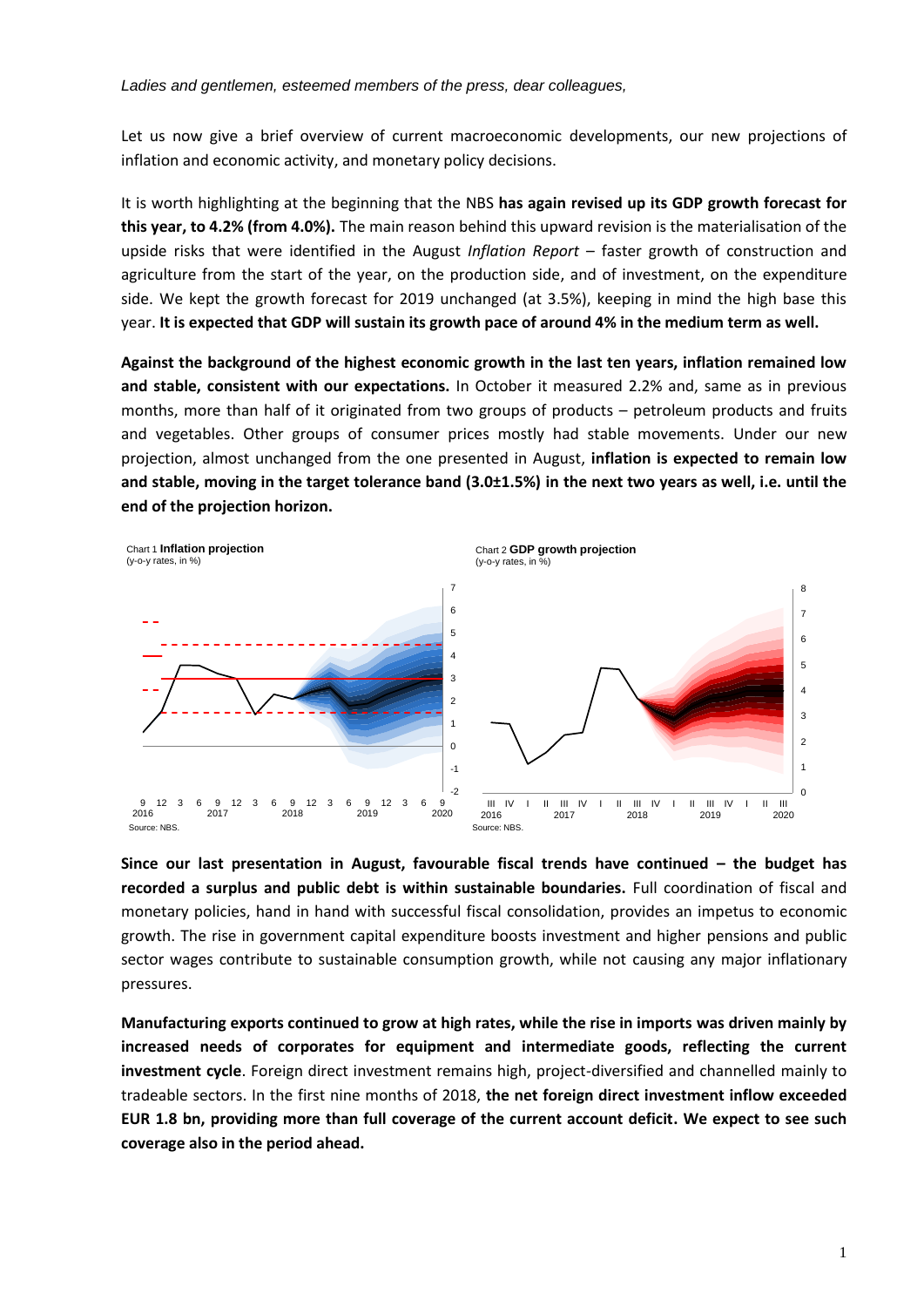Developments in the international environment grew more complex since we last met in August. Global economic outlook is slightly weaker and the forecast for this and next year was downgraded by almost all relevant institutions, so now it stands at the last year's level of 3.7%. Economic growth of the euro area, our main economic partner, was also revised slightly down, except that its economic activity is expected to remain above potential.



Global inflation is somewhat higher than in the prior period, but still moderate. The European Central Bank did not change its projection of euro area inflation – it still expects inflation to trend slightly below the target, at 1.7% in the next two years.

The rise in oil prices in the global market was the main reason for somewhat higher inflation in the international environment. For more than a year now, the global oil price has been on an upward path. At over 80 dollars per barrel, in Q3 the oil price was on average 46% higher than in the same period last year. Although it decreased thereafter, uncertainty regarding its future movement has intensified, mainly due to geopolitical tensions and supply-side factors. According to oil futures from the beginning of November, which we used in the projection, global oil prices are expected to stabilise at the current levels by the end of this year and to mildly decrease in the next two years.

Speaking of other primary commodities in the global market, prices of primary agricultural commodities, which are of relevance for Serbia, declined since our last projection, primarily due to better supply of the majority of grains (except wheat) and protectionist measures. Taking into account futures movement, compared to the previous projection we lowered the assumption for their growth for this year (from 11.3% to 6.0%), аnd revised up the assumption for the next year (from 6.0% to 9.0%).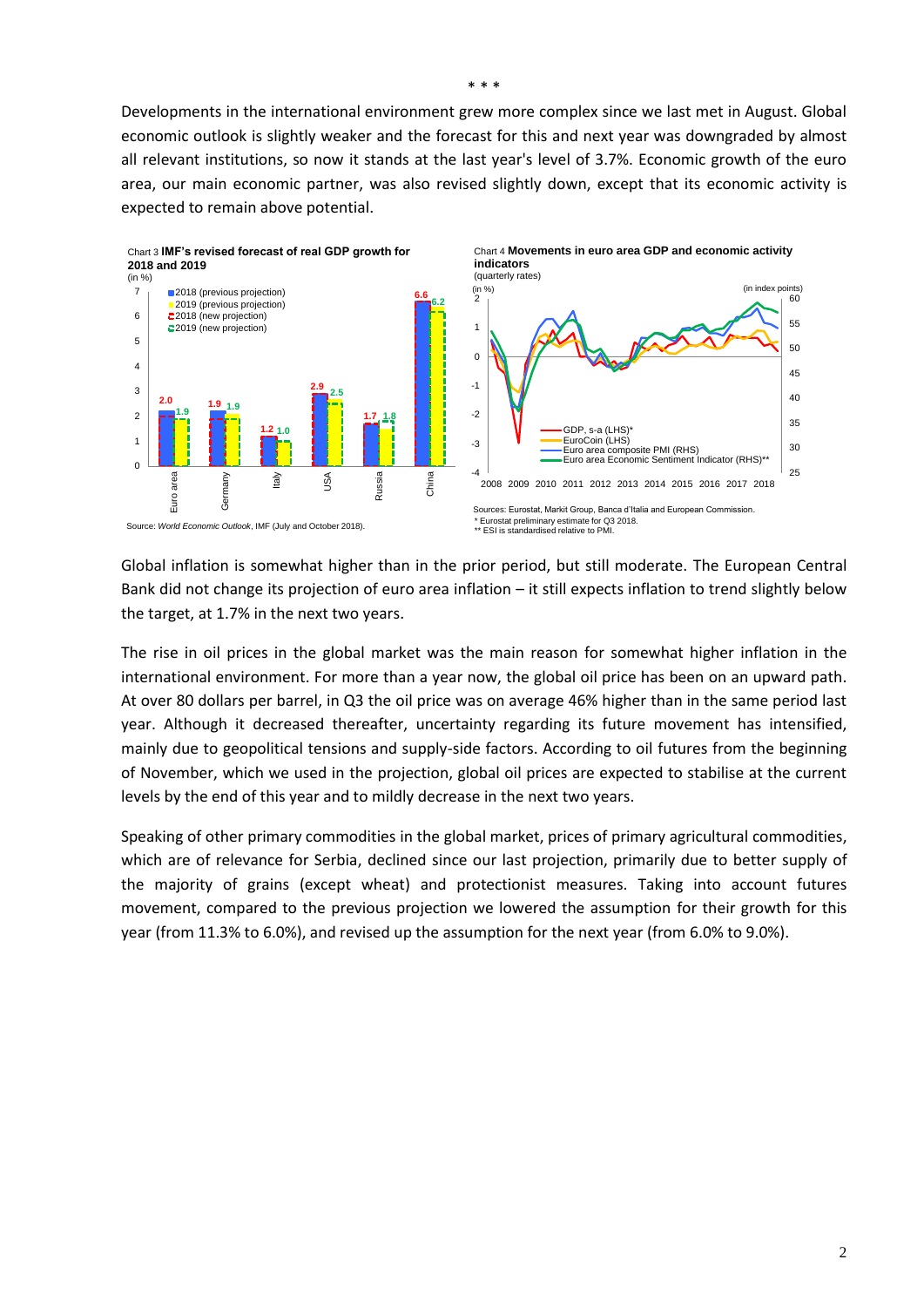

Greater uncertainty surrounding the global growth and inflation outlook also fuels uncertainty in the international financial market regarding the pace of normalisation of monetary policies of leading central banks. The spread of protectionism and tightening of trade tensions could dent investor sentiment and thus, affect global capital flows to emerging economies. However, the European Central Bank will continue to reinvest principal from maturing bonds for an extended period of time after winding up its asset purchase programme by the end of this year, while keeping its key interest rate unchanged at least through the summer of 2019.

**Despite mounting uncertainty in the international environment, domestic macroeconomic conditions in which monetary policy is implemented have remained favourable, as evidenced by key macroeconomic indicators.** Internal and external imbalances narrowed down significantly, which increased Serbia's resilience in the international environment. This is also suggested by the country risk premium, which is among the lowest in the region and considerably lower than the risk premium of European emerging economies.

Investors' perception of Serbia is favourable, as also shown by the net capital inflow of EUR 2.2 bn in the first nine months of this year, including mostly foreign direct investment (EUR 1.8 bn net). Same as in the previous three years, foreign direct investment more than fully covered the current account deficit (122.3%) which, coupled with good export results, contributes to relative stability of the dinar exchange rate.



Chart 7 **Risk premium indicator − EMBI by country**  (daily, in basis points)

Chart 8 **Movements in EUR/RSD exchange rate and NBS FX interventions**

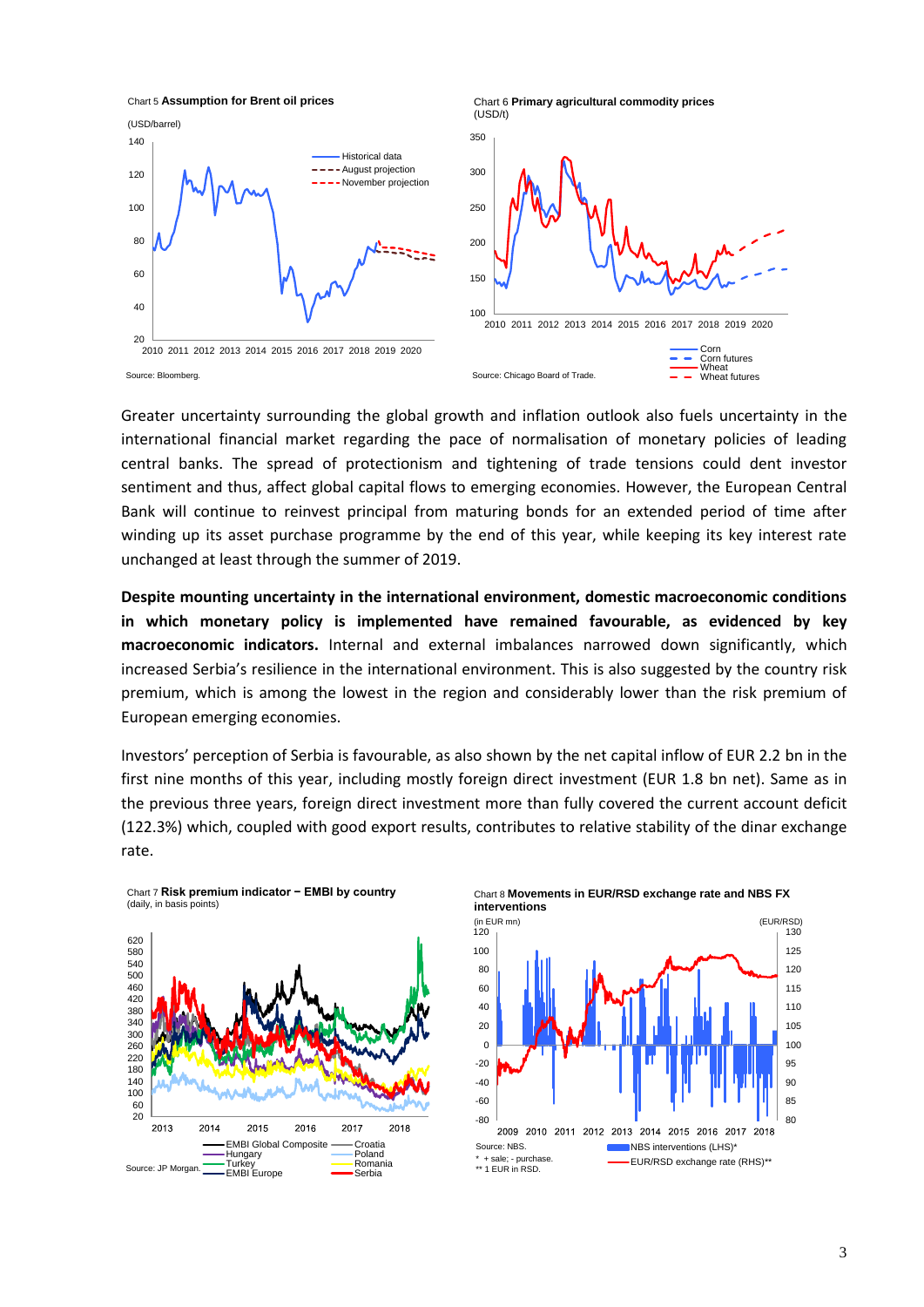As appreciation pressures on the dinar prevailed in the major part of 2018, in the year to date the NBS intervened in the FX market by purchasing EUR 1.6 bn net.

Owing to past monetary policy easing, interest rates on dinar loans moved around the minimum recorded in the past months, which contributed to lending growth. Other favourable factors, particularly economic growth and labour market recovery, higher interbank competition, a lower country risk premium and low euro area rates, propped up lending growth, which in September came at 7.7% y-o-y (excluding the exchange rate effect). Excluding the effect of NPL write-off and assignment, lending growth was even more pronounced (11.9%). The share of NPLs in total loans fell to 6.4% in September, which is the lowest level of this indicator of bank portfolio quality since its monitoring began (2008).



Against the background of softening external demand growth, domestic factors pushed up strongly economic growth, to 4.9% y-o-y in the first half of the year, which was above our expectations. A brisk pace of growth extended into Q3 as well (3.7%). The largest contribution continued to come from service sectors and construction, as well as excellent agricultural performance. On the expenditure side, an impetus was provided by investment and household consumption. GDP growth continued into the fourteenth consecutive quarter, and came at 0.3% s-a in Q3.

In view of the faster growth in construction and agriculture since the start of the year on the production side, and rising investment on the expenditure side, we raised the GDP growth projection for 2018 to 4.2%. The growth forecast for 2019 was kept unchanged (3.5%) because of the higher base this year. Growth in exports is expected to exceed that in imports, on account of past investment, elevated external demand and high export inventories of agricultural products following an excellent season this year. GDP growth is estimated to continue to be led by domestic demand, i.e. investment and household consumption.

The risks to the GDP projection are assessed to be symmetric, while the risks emanating from the international environment are mildly asymmetric to the downside (due to the potentially faster than expected slowdown in the euro area), while the risks associated with the domestic environment are mildly tilted to the upside (due to the potentially faster than expected growth in construction).

\* \* \*

In accordance with our expectations from August, y-o-y inflation continued to move within the target tolerance band (3.0±1.5%) and reached 2.2% in October. More than a half of inflation concerned only two groups of products – petroleum products and fruits and vegetables. Second-round effects have not taken place – i.e. rising prices of petroleum products and unprocessed food did not spill over to other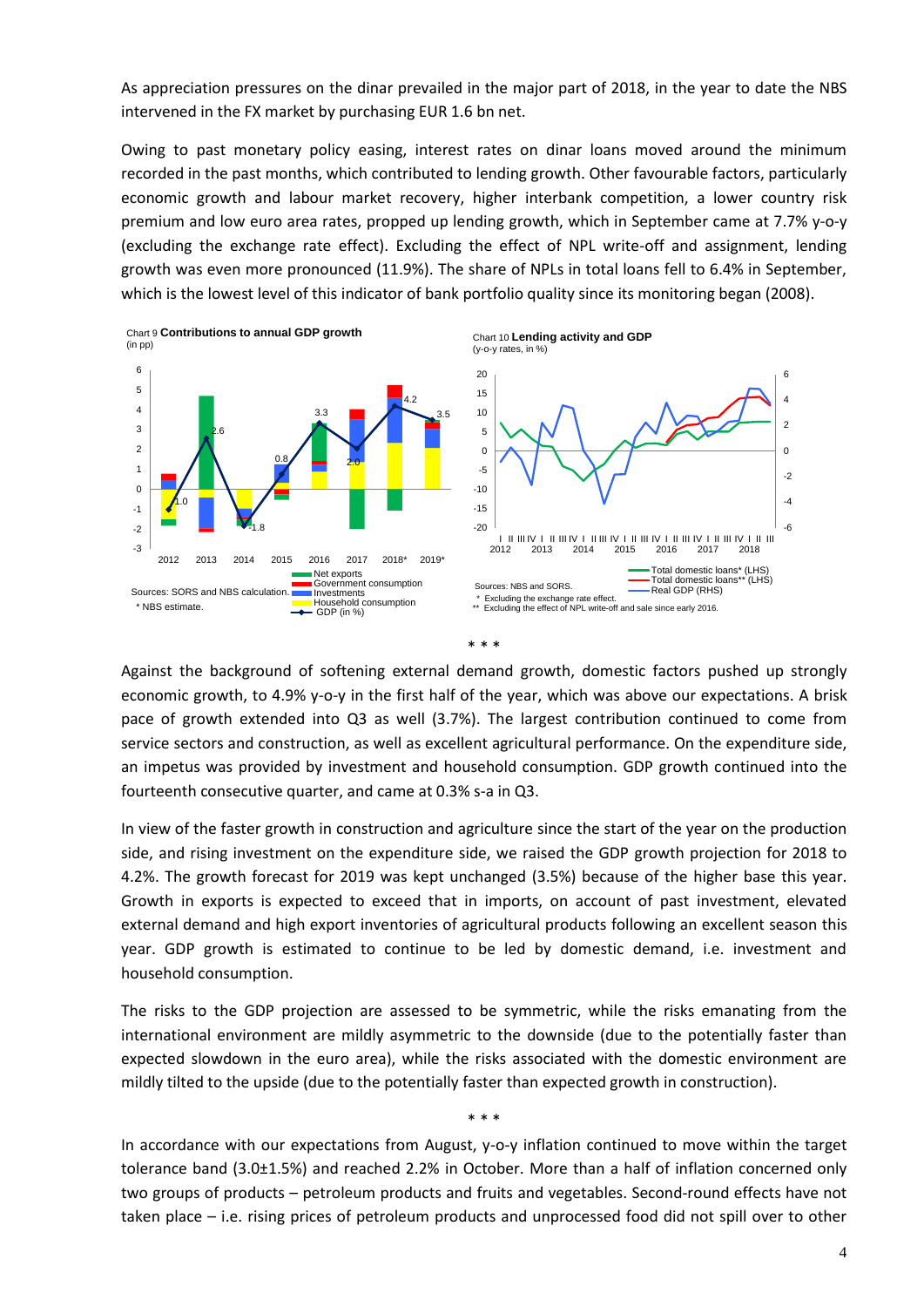prices, which indicates confidence in NBS monetary policy. That inflationary pressures are low is also confirmed by core inflation, which is stable and at around 1% y-o-y, as well as the inflation expectations of financial and corporate sectors that are anchored around the 3% target.



*Under our central projection, which is almost unchanged relative to the August projection, y-o-y inflation is expected to continue to move within the target tolerance band in the next two years – below the target midpoint (3.0±1.5%) until end-2019, getting temporarily closer to it in the first months of 2019 owing to the low base effect.* 

Medium-term inflation movements will be under the dominant sway of aggregate demand. Disinflationary pressures generated by past appreciation of the dinar are expected to gradually wane. In the short run, disinflationary effect will come from low food production costs, and in 2019 also from this year's high base for fruit and vegetables and petroleum products. Working in the opposite direction will be the assumed administered price growth of 4%.



In the period from August, the NBS Executive Board kept the key policy rate unchanged at 3.0%, its lowest level in the inflation targeting regime. In making the decision to keep the rate on hold, the Board was guided by expected movements in inflation and its underlying factors, and the effects of past monetary policy easing. Caution was mandated by uncertainty in the international financial and commodity markets, notably of crude oil and primary agricultural commodities.